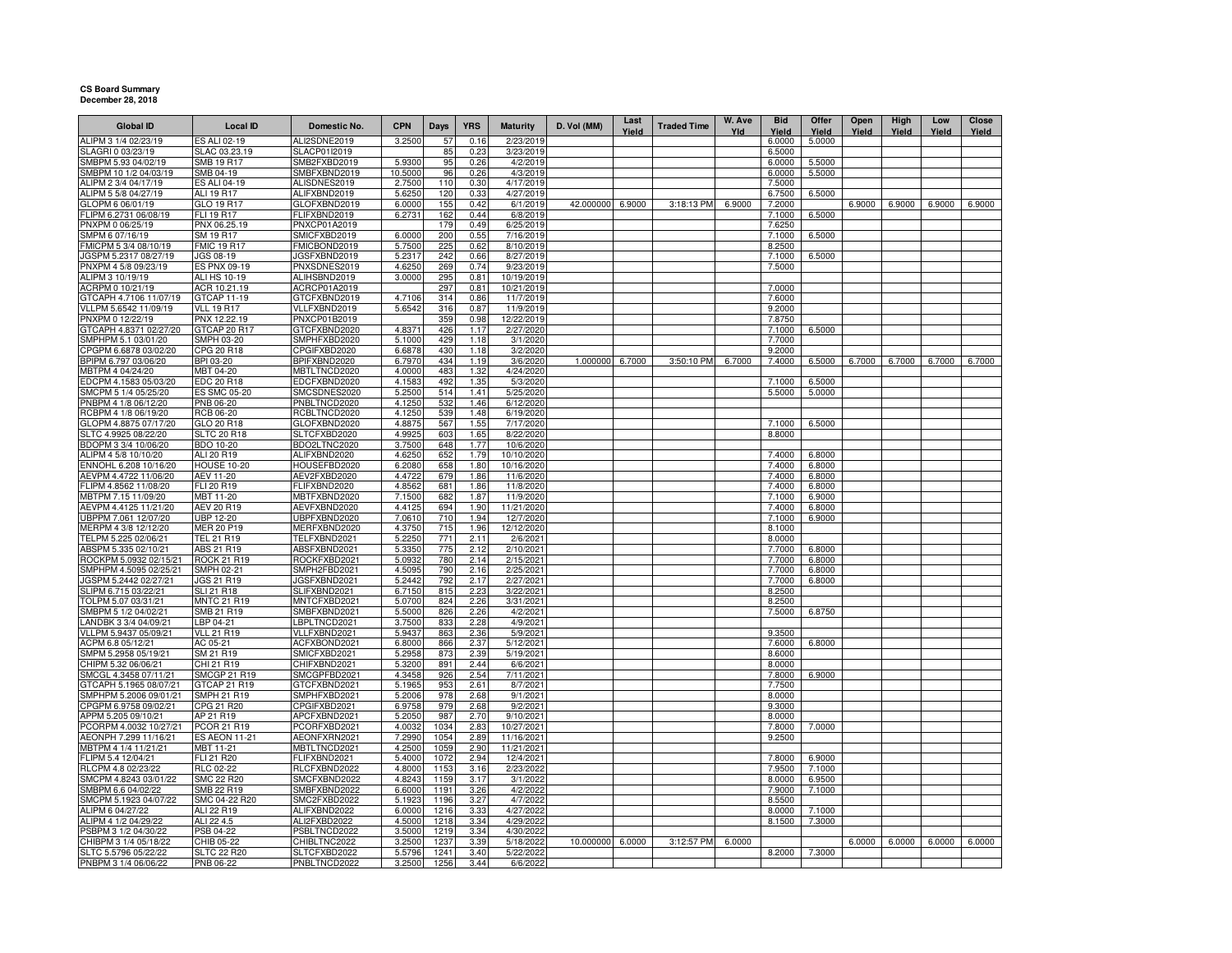| <b>Global ID</b>                                | <b>Local ID</b>                         | Domestic No.                 | <b>CPN</b>       | Days         | <b>YRS</b>   | <b>Maturity</b>         | D. Vol (MM) | Last<br>Yield | <b>Traded Time</b> | W. Ave<br>Yld | <b>Bid</b><br>Yield | <b>Offer</b><br>Yield | Open<br>Yield | High<br>Yield | Low<br>Yield | Close<br>Yield |
|-------------------------------------------------|-----------------------------------------|------------------------------|------------------|--------------|--------------|-------------------------|-------------|---------------|--------------------|---------------|---------------------|-----------------------|---------------|---------------|--------------|----------------|
| NNOHL 6.131 07/16/22                            | <b>HOUSE 22 R20</b>                     | HOUSEFBD2022                 | 6.1310           | 1296         | 3.55         | 7/16/2022               |             |               |                    |               | 8.2000              |                       |               |               |              |                |
| SMPM 6.9442 07/16/22                            | SM 22 R19                               | SMICFXBD2022                 | 6.9442           | 1296         | 3.55         | 7/16/2022               |             |               |                    |               | 7.9500              | 7.3000                |               |               |              |                |
| AEVPM 5.0056 08/06/22                           | <b>AEV 22 R20</b>                       | AEVFXBND2022                 | 5.0056           | 1317         | 3.61         | 8/6/2022                |             |               |                    |               | 8.5000              |                       |               |               |              |                |
| LIPM 5.3567 08/20/22                            | <b>FLI 22 R20</b>                       | FLIFXBND2022                 | 5.3567           | 1331         | 3.64         | 8/20/2022               |             |               |                    |               | 7.9500              |                       |               |               |              |                |
| WPM 4 09/21/22<br>PNBPM 3 3/4 10/27/22          | EW 09-22<br>PNB 10-22                   | EWBLTNCD2022<br>PNB2LTNC2022 | 4.0000<br>3.7500 | 1363<br>1399 | 3.73<br>3.83 | 9/21/2022<br>10/27/202  |             |               |                    |               |                     |                       |               |               |              |                |
| CHIBPM 3.65 12/02/22                            | CHIB 12-22                              | CHIB2LTN2022                 | 3.6500           | 1435         | 3.93         | 12/2/2022               | 10.000000   | 5.7500        | 3:18:49 PM         | 5.7500        |                     |                       | 5.7500        | 5.7500        | 5.7500       | 5.7500         |
| ROBBNK 4 1/8 12/16/22                           | <b>RBANK 12-22</b>                      | RBANKLTN2022                 | 4.1250           | 1449         | 3.97         | 12/16/2022              |             |               |                    |               |                     |                       |               |               |              |                |
| SMCGL 5 3/8 12/22/22                            | <b>SMCGP 22 R20</b>                     | SMCGPFBD2022                 | 5.3750           | 1455         | 3.98         | 12/22/2022              |             |               |                    |               | 8.2500              |                       |               |               |              |                |
| FLIPM 5.0496 01/07/23                           | CPI 01-23 R20                           | CPIFXBND2023                 | 5.0496           | 1471         | 4.03         | 1/7/2023                |             |               |                    |               | 7.9500              |                       |               |               |              |                |
| RCBPM 3 3/4 02/11/23                            | RCB 02-23                               | RCBLTNCD2023                 | 3.7500           | 1506         | 4.12         | 2/11/2023               |             |               |                    |               |                     |                       |               |               |              |                |
| BDOPM 3 5/8 02/18/23                            | BDO 02-23                               | BDOLTNCD2023                 | 3.6250           | 1513         | 4.14         | 2/18/2023               |             |               |                    |               |                     |                       |               |               |              |                |
| GTCAPH 5.0937 02/27/23                          | GTCAP 23 R20                            | GTCFXBND2023                 | 5.0937           | 1522         | 4.17         | 2/27/2023               |             |               |                    |               | 8.3750              |                       |               |               |              |                |
| SMPHPM 5.663 03/01/23                           | <b>SMPH 23 R21</b>                      | SMPHFXBD2023                 | 5.6630           | 1524         | 4.17         | 3/1/2023                |             |               |                    |               | 8.5000              |                       |               |               |              |                |
| SMCPM 6 1/4 03/19/23<br>PNBPM 3 7/8 04/26/23    | SMC 23 R21<br>PNB 04-23                 | SMCFXBND2023                 | 6.2500           | 1542<br>1580 | 4.22         | 3/19/2023<br>4/26/2023  |             |               |                    |               | 8.0500              | 7.4000                |               |               |              |                |
| EDCPM 4.7312 05/03/23                           | EDC 23 R19                              | PNBLTNCD2023<br>EDCFXBND2023 | 3.8750<br>4.7312 | 1587         | 4.33<br>4.35 | 5/3/2023                |             |               |                    |               | 8.3500              |                       |               |               |              |                |
| SECBPM 3 7/8 05/08/23                           | SECB 05-23                              | SECBLTNC2023                 | 3.8750           | 1592         | 4.36         | 5/8/2023                |             |               |                    |               |                     |                       |               |               |              |                |
| BPIPM 3 3/4 05/24/23                            | BPI 05-23                               | BPILTNCD2023                 | 3.7500           | 1608         | 4.40         | 5/24/2023               |             |               |                    |               |                     |                       |               |               |              |                |
| ACPM 3.92 07/07/23                              | AC 23 R22                               | ACFXBOND2023                 | 3.9200           | 1652         | 4.52         | 7/7/2023                | 0.500000    | 8.3500        | 10:09:15 AM        | 8.3500        | 8.5000              |                       | 8.3500        | 8.3500        | 8.3500       | 8.3500         |
| SMCGL 4.7575 07/11/23                           | SMCGP 23 R21                            | SMCGPFBD2023                 | 4.7575           | 1656         | 4.53         | 7/11/2023               |             |               |                    |               | 8.2500              |                       |               |               |              |                |
| GLOPM 5.2792 07/17/23                           | GLO 23 R20                              | GLOFXBND2023                 | 5.2792           | 1662         | 4.55         | 7/17/2023               |             |               |                    |               | 8.0000              |                       |               |               |              |                |
| SMCGL 6 3/4 08/17/23                            | SMCGP 08-23 R21                         | SMCGP2BD2023                 | 6.7500           | 1693         | 4.64         | 8/17/2023               |             |               |                    |               | 8.8750              |                       |               |               |              |                |
| UBPPM 4 3/8 08/21/23                            | UBP 08-23                               | UBPLTNCD2023                 | 4.3750           | 1697         | 4.65         | 8/21/2023               |             |               |                    |               |                     |                       |               |               |              |                |
| MBTPM 3 1/2 09/19/23                            | MBT 09-23                               | MBTLTNCD2023                 | 3.5000           | 1726         | 4.73         | 9/19/2023               |             |               |                    |               |                     |                       |               |               |              |                |
| ALIPM 7.0239 10/05/23                           | ALI 23 R21                              | ALI2FXBD2023                 | 7.0239           | 1742         | 4.77         | 10/5/2023               |             |               |                    |               | 8.0500              |                       |               |               |              |                |
| ALIPM 3.8915 10/07/23<br>CORPM 4.5219 10/27/23  | ALI 23 R22<br>PCOR 23 R21               | ALIFXBND2023<br>PCORFXBD2023 | 3.8915<br>4.5219 | 1744<br>1764 | 4.78<br>4.83 | 10/7/2023<br>10/27/2023 |             |               |                    |               | 8.5000<br>8.3500    |                       |               |               |              |                |
| ECBPM 4 1/2 11/02/23                            | <b>SECB 11-23</b>                       | SECB2LTN2023                 | 4.5000           | 1770         | 4.85         | 11/2/2023               |             |               |                    |               |                     |                       |               |               |              |                |
| BDOPM 4 3/8 11/07/23                            | BDO 11-23                               | BDO2LTNC2023                 | 4.3750           | 1775         | 4.86         | 11/7/2023               |             |               |                    |               |                     |                       |               |               |              |                |
| LIPM 5.4333 11/08/23                            | FLI 23 R20                              | FLIFXBND2023                 | 5.433            | 1776         | 4.86         | 11/8/202                |             |               |                    |               | 8.1500              |                       |               |               |              |                |
| AEONPH 7.695 11/16/23                           | <b>ES AEON 11-23</b>                    | AEONFXRN2023                 | 7.6950           | 1784         | 4.88         | 11/16/2023              |             |               |                    |               | 9.7500              |                       |               |               |              |                |
| AEVPM 4.6188 11/21/23                           | AEV 23 R20                              | AEVFXBND2023                 | 4.6188           | 1789         | 4.90         | 11/21/2023              |             |               |                    |               | 8.6500              |                       |               |               |              |                |
| EWPM 4 5/8 12/07/23                             | EW 12-23                                | EWBLTNCD2023                 | 4.6250           | 1805         | 4.94         | 12/7/2023               |             |               |                    |               |                     |                       |               |               |              |                |
| SMPM 5.159 12/09/23                             | SM 23 R21                               | SMICFXBD2023                 | 5.1590           | 1807         | 4.95         | 12/9/2023               |             |               |                    |               | 8.5000              |                       |               |               |              |                |
| VLLPM 8 12/21/23<br>CHIBPM 4.55 01/12/24        | <b>VLL 23 R21</b><br>CHIB 01-24         | VLLFXBND2023<br>CHIBLTNC2024 | 8.0000<br>4.5500 | 1819         | 4.98<br>5.04 | 12/21/2023<br>1/12/2024 | 1.000000    | 8.0000        | 2:24:30 PM         | 8.0000        | 8.2500              |                       | 8.0000        | 8.0000        | 8.0000       | 8.0000         |
| ROBBNK 4 7/8 01/16/24                           | <b>RBANK 01-24</b>                      | RBANKLTN2024                 | 4.8750           | 1841<br>1845 | 5.05         | 1/16/2024               |             |               |                    |               |                     |                       |               |               |              |                |
| FDCPM 6.1458 01/24/24                           | FDC 24 R21                              | FDCFXBND2024                 | 6.1458           | 1853         | 5.07         | 1/24/2024               |             |               |                    |               | 8.0000              |                       |               |               |              |                |
| APPM 7.5095 01/25/24                            | AP 24 R22                               | APCFXBND2024                 | 7.5095           | 1854         | 5.08         | 1/25/2024               |             |               |                    |               | 8.2000              |                       |               |               |              |                |
| ALIPM 5 01/30/24                                | ALI 24 R20                              | ALIFXBND2024                 | 5.0000           | 1859         | 5.09         | 1/30/2024               | 0.200000    | 8.2500        | 2:53:24 PM         | 8.2500        | 8.1500              | 7.4000                | 8.2500        | 8.2500        | 8.2500       | 8.2500         |
| TELPM 5.2813 02/06/24                           | <b>TEL 24 R21</b>                       | TELFXBND2024                 | 5.2813           | 1866         | 5.11         | 2/6/2024                |             |               |                    |               | 8.7500              |                       |               |               |              |                |
| PSBPM 5 02/09/24                                | PSB 02-24                               | PSBLTNCD2024                 | 5.0000           | 1869         | 5.12         | 2/9/2024                |             |               |                    |               |                     |                       |               |               |              |                |
| JGSPM 5.3 02/27/24                              | <b>JGS 24 R20</b>                       | JGSFXBND2024                 | 5.3000           | 1887         | 5.17         | 2/27/2024               |             |               |                    |               | 8.7500              |                       |               |               |              |                |
| SMCPM 5.284 03/01/24<br>STIEPM 5.8085 03/23/24  | <b>SMC 24 R22</b><br>STIESG 24 R22      | SMCFXBND2024<br>STIGFXBD2024 | 5.2840<br>5.8085 | 1890<br>1912 | 5.18<br>5.24 | 3/1/2024<br>3/23/2024   |             |               |                    |               | 8.0000<br>8.3000    | 7.0500                |               |               |              |                |
| MEGPM 5.3535 03/28/24                           | <b>MEG 24 R22</b>                       | MEGFXBND2024                 | 5.3535           | 1917         | 5.25         | 3/28/2024               |             |               |                    |               | 8.4000              |                       |               |               |              |                |
| RCBPM 5 1/2 03/28/24                            | RCB 03-24                               | RCBLTNCD2024                 | 5.5000           | 1917         | 5.25         | 3/28/2024               |             |               |                    |               |                     |                       |               |               |              |                |
| TOLPM 5 1/2 03/31/24                            | <b>MNTC 24 R21</b>                      | MNTCFXBD2024                 | 5.5000           | 1920         | 5.26         | 3/31/2024               |             |               |                    |               | 8.6000              |                       |               |               |              |                |
| SMBPM 6 04/02/24                                | SMB 24 R21                              | SMBFXBND2024                 | 6.0000           | 1922         | 5.26         | 4/2/2024                |             |               |                    |               | 8.4000              |                       |               |               |              |                |
| MBTPM 5 3/8 04/04/24                            | MBT 04-24                               | MBT2LTNC2024                 | 5.3750           | 1924         | 5.27         | 4/4/2024                |             |               |                    |               |                     |                       |               |               |              |                |
| PBC 5 5/8 04/08/24                              | <b>PBCOM 04-24</b>                      | PBCOMLTN2024                 | 5.6250           | 1928         | 5.28         | 4/8/2024                |             |               |                    |               |                     |                       |               |               |              |                |
| PCORPM 7.8183 04/19/24                          | <b>PCOR 24 R22</b>                      | PCORFXBD2024                 | 7.8183           | 1939         | 5.31         | 4/19/2024               |             |               |                    |               | 8.5000              |                       |               |               |              |                |
| SMPHPM 5.1683 05/18/24<br>SMPM 5.6125 05/19/24  | SMPH 05-24 R22<br>SM 24 R21             | SMPH2FBD2024<br>SMICFXBD2024 | 5.1683<br>5.6125 | 1968<br>1969 | 5.39<br>5.39 | 5/18/2024<br>5/19/2024  |             |               |                    |               | 8.1250<br>8.5000    |                       |               |               |              |                |
| MBTPM 3 7/8 07/20/24                            | MBT 07-24                               | MBTLTNCD2024                 | 3.8750           | $203 -$      | 5.56         | 7/20/2024               |             |               |                    |               |                     |                       |               |               |              |                |
| FPM 6.0952 07/21/24                             | DD 24 R22                               | DDFXBOND2024                 | 6.095            | 2032         | 5.56         | 7/21/2024               |             |               |                    |               | 8.9000              |                       |               |               |              |                |
| GTCAPH 5 5/8 08/07/24                           | GTCAP 24 R21                            | GTCFXBND2024                 | 5.6250           | 2049         | 5.61         | 8/7/2024                |             |               |                    |               | 8.6500              |                       |               |               |              |                |
| VLLPM 5.7512 08/08/24                           | <b>VLL 24 R23</b>                       | VLLFXBND2024                 | 5.751            | 2050         | 5.61         | 8/8/2024                |             |               |                    |               | 8.7500              |                       |               |               |              |                |
| SMPHPM 5.7417 09/01/24                          | <b>SMPH 24 R21</b>                      | SMPHFXBD2024                 | 5.7417           | 2074         | 5.68         | 9/1/2024                |             |               |                    |               | 8.5000              |                       |               |               |              |                |
| LIPM 5.6389 12/04/24                            | <b>FLI 24 R21</b>                       | FLIFXBND2024                 | 5.6389           | 2168         | 5.94         | 12/4/2024               |             |               |                    |               | 8.5000              |                       |               |               |              |                |
| SMCGL 6 1/4 12/22/24                            | <b>SMCGP 24 R22</b>                     | SMCGPFBD2024                 | 6.2500           | 2186         | 5.99         | 12/22/2024              |             |               |                    |               | 8.7500              |                       |               |               |              |                |
| ACPM 4.82 02/10/25<br>RLCPM 4.9344 02/23/25     | AC 25 R23<br><b>RLC 02-25</b>           | ACFXBOND2025<br>RLCFXBND2025 | 4.8200<br>4.9344 | 2236<br>2249 | 6.12<br>6.16 | 2/10/2025<br>2/23/2025  |             |               |                    |               | 8.2500<br>8.5000    |                       |               |               |              |                |
| SMPHPM 6.0804 03/01/25                          | SMPH 03-25 R23                          | SMPH2FBD2025                 | 6.0804           | 2255         | 6.17         | 3/1/2025                |             |               |                    |               | 8.2000              |                       |               |               |              |                |
| SMCPM 6 5/8 03/19/25                            | <b>SMC 25 R23</b>                       | SMCFXBND2025                 | 6.6250           | 2273         | 6.22         | 3/19/2025               |             |               |                    |               | 8.1500              | 7.6000                |               |               |              |                |
| ALIPM 5 5/8 04/25/25                            | ALI 25 R21                              | ALIFXBND2025                 | 5.6250           | 2310         | 6.32         | 4/25/2025               |             |               |                    |               | 8.2500              |                       |               |               |              |                |
| SLTC 6.4872 05/22/25                            | <b>SLTC 25 R22</b>                      | SLTCFXBD2025                 | 6.4872           | 2337         | 6.40         | 5/22/2025               |             |               |                    |               | 8.9500              |                       |               |               |              |                |
| OLPM 6.6407 07/04/25                            | <b>NLEX 25 R23</b>                      | NLEXFXBD2025                 | 6.6407           | 2380         | 6.52         | 7/4/2025                |             |               |                    |               | 8.7500              |                       |               |               |              |                |
| ENNOHL 6.8666 07/16/25                          | <b>HOUSE 25 R22</b>                     | HOUSEFBD2025                 | 6.8666           | 2392         | 6.55         | 7/16/2025               |             |               |                    |               | 8.7500              |                       |               |               |              |                |
| FLIPM 5.7139 08/20/25<br>PCORPM 8.0551 10/19/25 | <b>FLI 25 R22</b><br><b>PCOR 25 R23</b> | FLIFXBND2025<br>PCORFXBD2025 | 5.7139<br>8.0551 | 2427<br>2487 | 6.65<br>6.81 | 8/20/2025<br>10/19/2025 |             |               |                    |               | 8.2000<br>8.8750    |                       |               |               |              |                |
| ALIPM 4 3/4 10/25/25                            | ALI 25 R22                              | ALI2FXBD2025                 | 4.7500           | 2493         | 6.83         | 10/25/2025              |             |               |                    |               | 8.3500              |                       |               |               |              |                |
|                                                 |                                         |                              |                  |              |              |                         |             |               |                    |               |                     |                       |               |               |              |                |